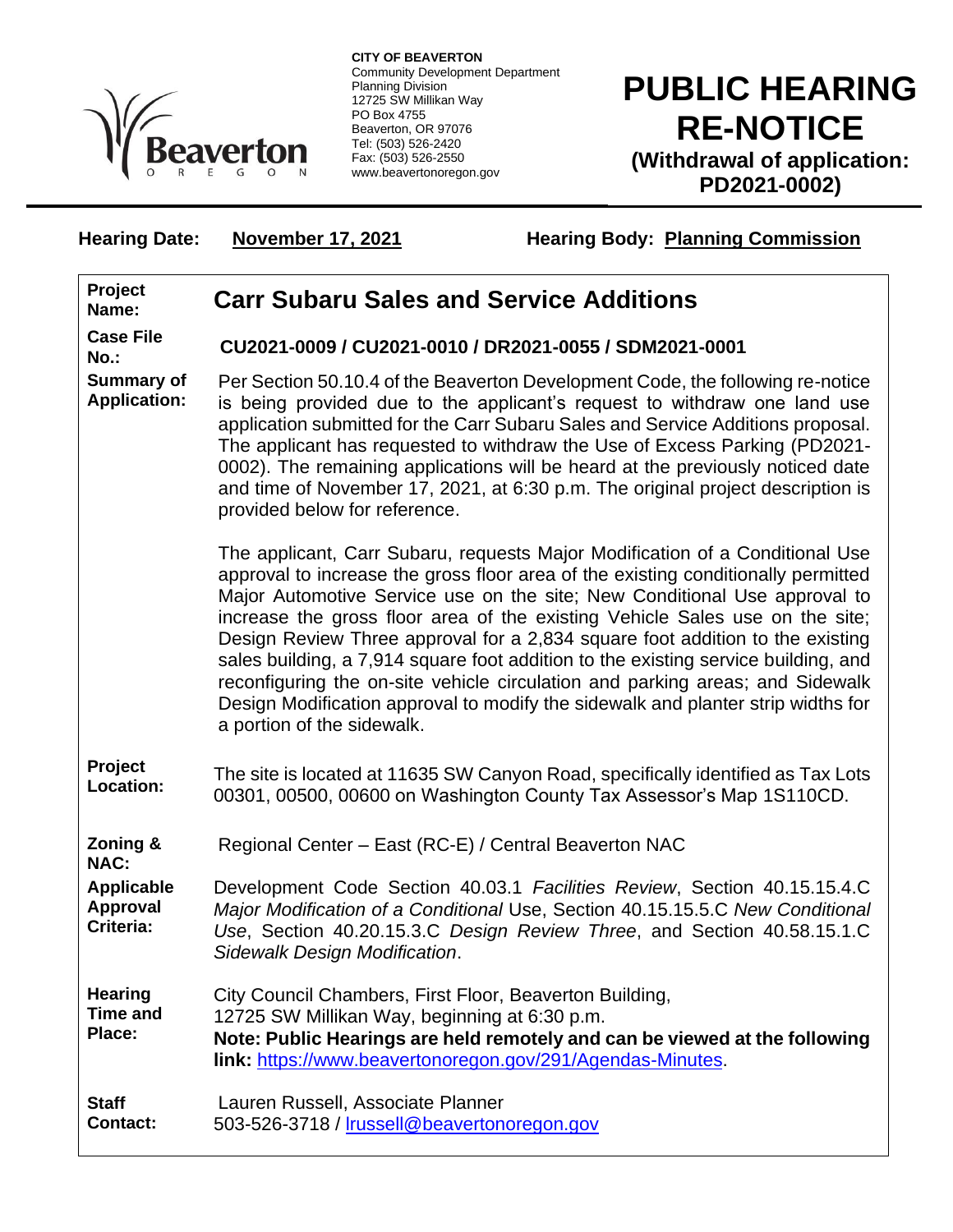| How to<br><b>Participate:</b> | Given the current COVID-19 crisis the City of Beaverton strongly<br>encourages submitting written public testimony via email to the project                                                                                                                                                                                                                                                                                                 |
|-------------------------------|---------------------------------------------------------------------------------------------------------------------------------------------------------------------------------------------------------------------------------------------------------------------------------------------------------------------------------------------------------------------------------------------------------------------------------------------|
|                               | planners. However, visitor comments and public hearing testimony can be<br>provided in the following ways:<br>In writing via email to the project planner <b>Irussell@beavertonoregon.gov</b><br>$\bullet$<br>or mailboxcddplanning@beavertonoregon.gov.<br>In writing via mail to project planner to PO Box 4755, Beaverton, OR<br>$\bullet$<br>97076                                                                                      |
|                               | Join Zoom webinar conference via phone or computer. Meeting ID and<br>$\bullet$<br>password, as well as the meeting link, can be found at<br>https://www.beavertonoregon.gov/291/Agendas-Minutes.<br>In person on a video link. The Planning Commission Meeting can be<br>viewed from the Beaverton Building Council Chambers, and in-person<br>public hearing testimony may be provided on a computer set up in the<br>Beaverton Building. |

*NOTE: The City of Beaverton has declared a State of Emergency due to COVID-19 and the Community Development Division is closed to the public until further notice. The Community Development Department is evaluating temporary changes to processes and procedures to respond appropriately to the COVID-19 State of Emergency, and is committed to ensuring that the land use review process continues to fulfill the requirements of state and local law while protecting the health and wellbeing of the community.*

Pursuant to Section 50.83 of the Beaverton Development Code, written comments or exhibits submitted prior to the hearing to be submitted by staff at the hearing must be received by the City Recorder no later than 4:30 p.m. on the day of the scheduled hearing. Mailed written comments to the Commission should be sent to the attention of Lauren Russell, Planning Division, PO Box 4755, Beaverton, OR 97076. To be made a part of the staff report, correspondence needs to be received by **November 5, 2021**. All written testimony provided prior to the meeting will be provided to Planning Commission prior to their decision. Please reference the Case File Number and Project Name in your written comments. Comments may also be provided via email to *lrussell@beavertonoregon.gov.* 

A copy of all documents and evidence submitted by or on behalf of the applicant, and applicable review criteria, are available for inspection. Please contact the project planner for more information or to view documents electronically. A copy of the staff report will be available for inspection at no cost at least seven (7) calendar days before the hearing. A copy of any or all materials will be provided at a reasonable cost. A copy of the staff report may also be viewed online at: [www.beavertonoregon.gov/DevelopmentProjects](http://www.beavertonoregon.gov/DevelopmentProjects) Staff strongly encourages you to participate in the public process by reviewing documents online and viewing the public meeting at [https://www.beavertonoregon.gov/291/Agendas-Minutes.](https://www.beavertonoregon.gov/291/Agendas-Minutes) If you do not have the technology to view documents, watch, or participate in the meeting, please contact the project planner for additional support.

The Planning Commission shall conduct hearings in accordance with adopted rules of procedure and shall make a decision on the development application after the hearing closes. Failure to raise an issue in a hearing, by testifying in person or by letter, or failure to provide statements or evidence with sufficient specificity to afford the decision making authority an opportunity to respond to such issue, precludes appeal to the Land Use Board of Appeals on the issue.

## **Facilities Review Committee Meeting Day: Wednesday, October 27, 2021**

The Facilities Review Committee is not a decision making body, but advises the Director and Planning Commission on a project's conformity to the technical criteria specified in Section 40.03 of the Beaverton Development Code. The Director will include the Committee's recommendation in the staff report to the